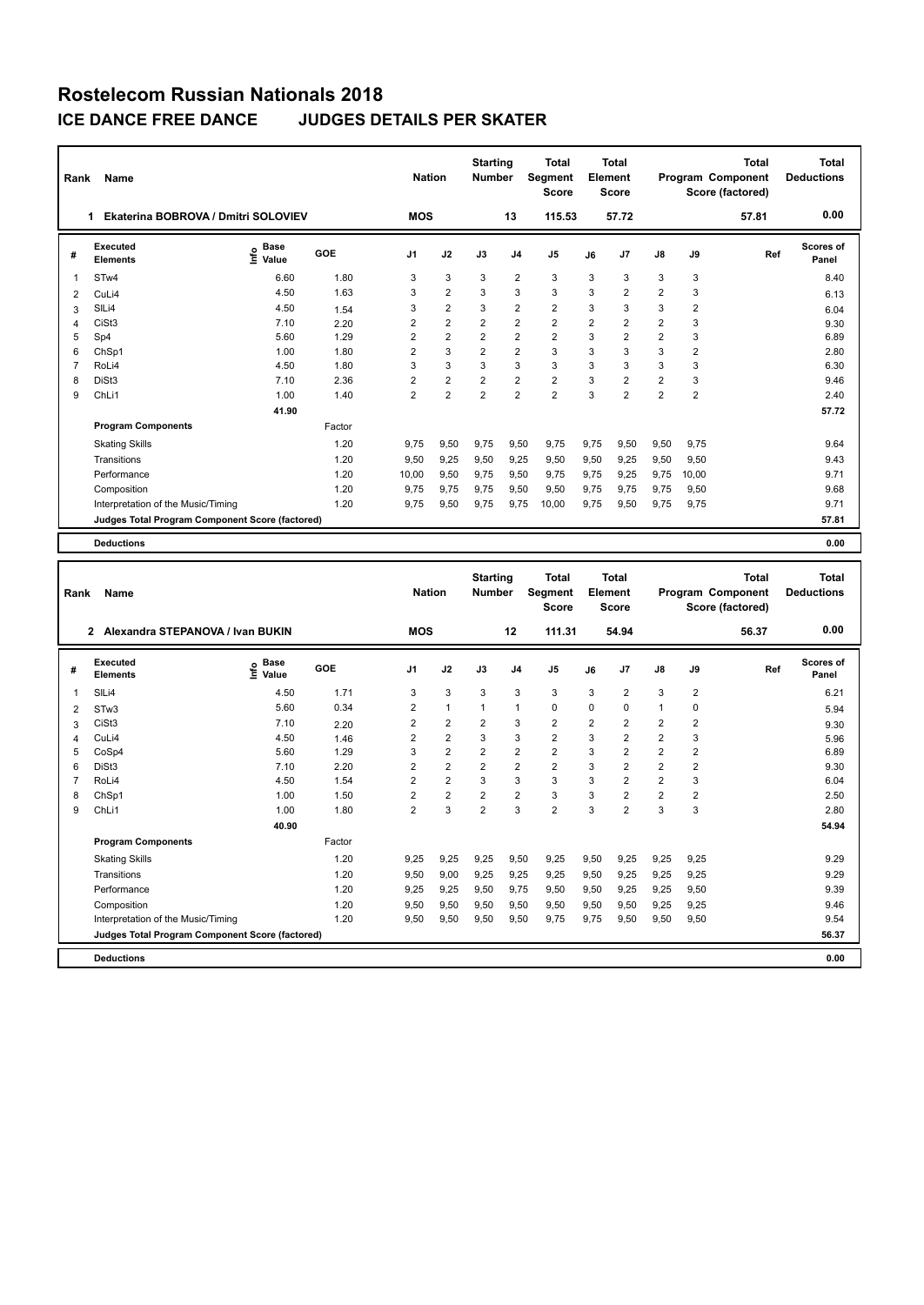| Rank           | Name                                            |                            |            |                | <b>Nation</b>  | <b>Starting</b><br><b>Number</b> |                | <b>Total</b><br>Segment<br><b>Score</b>        |                | <b>Total</b><br>Element<br><b>Score</b> |                |                | <b>Total</b><br>Program Component<br>Score (factored) | <b>Total</b><br><b>Deductions</b> |
|----------------|-------------------------------------------------|----------------------------|------------|----------------|----------------|----------------------------------|----------------|------------------------------------------------|----------------|-----------------------------------------|----------------|----------------|-------------------------------------------------------|-----------------------------------|
|                | 3 Betina POPOVA / Sergey MOZGOV                 |                            |            | <b>MOS</b>     |                |                                  | 9              | 104.43                                         |                | 53.80                                   |                |                | 50.63                                                 | 0.00                              |
| #              | <b>Executed</b><br><b>Elements</b>              | <b>Base</b><br>۴è<br>Value | GOE        | J <sub>1</sub> | J2             | J3                               | J <sub>4</sub> | J5                                             | J6             | J7                                      | J8             | J9             | Ref                                                   | <b>Scores of</b><br>Panel         |
| 1              | CoSp4                                           | 5.60                       | 1.20       | $\overline{2}$ | $\overline{2}$ | $\overline{2}$                   | $\overline{2}$ | 3                                              | $\overline{2}$ | $\overline{\mathbf{c}}$                 | $\overline{2}$ | $\overline{2}$ |                                                       | 6.80                              |
| 2              | STw4                                            | 6.60                       | 1.46       | $\overline{2}$ | $\overline{2}$ | $\overline{2}$                   | $\overline{2}$ | $\overline{2}$                                 | 3              | 3                                       | 3              | 3              |                                                       | 8.06                              |
| 3              | SILi4                                           | 4.50                       | 0.94       | 1              | $\mathbf{1}$   | 1                                | $\overline{2}$ | $\overline{2}$                                 | 2              | 2                                       | 2              | $\mathbf{1}$   |                                                       | 5.44                              |
| $\overline{4}$ | SeSt3                                           | 7.10                       | 1.89       | 1              | $\mathbf{1}$   | 2                                | $\overline{2}$ | $\mathbf{1}$                                   | $\overline{2}$ | $\overline{2}$                          | $\overline{c}$ | $\overline{2}$ |                                                       | 8.99                              |
| 5              | ChSp1                                           | 1.00                       | 1.20       | 1              | $\overline{2}$ | $\overline{2}$                   | $\overline{2}$ | $\overline{2}$                                 | $\overline{2}$ | $\mathbf{1}$                            | $\mathbf{1}$   | $\overline{2}$ |                                                       | 2.20                              |
| 6              | CuLi4+CuLi4                                     | 9.00                       | 2.40       | $\overline{2}$ | $\overline{2}$ | $\overline{2}$                   | $\overline{2}$ | $\overline{2}$                                 | $\overline{2}$ | $\overline{2}$                          | $\overline{c}$ | $\mathbf{1}$   |                                                       | 11.40                             |
| $\overline{7}$ | ChLi1                                           | 1.00                       | 1.40       | $\overline{2}$ | $\overline{2}$ | $\mathbf{1}$                     | $\overline{2}$ | $\overline{2}$                                 | $\overline{2}$ | $\overline{2}$                          | $\overline{2}$ | $\overline{2}$ |                                                       | 2.40                              |
| 8              | DiSt3                                           | 7.10                       | 1.41       | $\mathbf{1}$   | $\mathbf{1}$   | $\mathbf{1}$                     | $\overline{2}$ | $\mathbf{1}$                                   | $\mathbf{1}$   | $\overline{2}$                          | $\mathbf{1}$   | $\overline{2}$ |                                                       | 8.51                              |
|                |                                                 | 41.90                      |            |                |                |                                  |                |                                                |                |                                         |                |                |                                                       | 53.80                             |
|                | <b>Program Components</b>                       |                            | Factor     |                |                |                                  |                |                                                |                |                                         |                |                |                                                       |                                   |
|                | <b>Skating Skills</b>                           |                            | 1.20       | 8,25           | 8,25           | 8,25                             | 8,50           | 8,50                                           | 8,50           | 8,25                                    | 8,25           | 8,75           |                                                       | 8.36                              |
|                | Transitions                                     |                            | 1.20       | 8,25           | 8,00           | 8,25                             | 8,25           | 8,25                                           | 8,50           | 8,25                                    | 8,25           | 8,50           |                                                       | 8.29                              |
|                | Performance                                     |                            | 1.20       | 8.50           | 8,50           | 8,50                             | 8.50           | 8,75                                           | 8,50           | 8.50                                    | 8,50           | 8,75           |                                                       | 8.54                              |
|                | Composition                                     |                            | 1.20       | 8,25           | 8,50           | 8,25                             | 8,50           | 8,50                                           | 9,00           | 8,50                                    | 8,50           | 8,50           |                                                       | 8.46                              |
|                | Interpretation of the Music/Timing              |                            | 1.20       | 8,25           | 8,50           | 8,25                             | 8,50           | 8,50                                           | 8,75           | 8,75                                    | 8,50           | 8,75           |                                                       | 8.54                              |
|                | Judges Total Program Component Score (factored) |                            |            |                |                |                                  |                |                                                |                |                                         |                |                |                                                       | 50.63                             |
|                |                                                 |                            |            |                |                |                                  |                |                                                |                |                                         |                |                |                                                       |                                   |
|                | <b>Deductions</b>                               |                            |            |                |                |                                  |                |                                                |                |                                         |                |                |                                                       | 0.00                              |
| Rank           | Name                                            |                            |            |                | <b>Nation</b>  | <b>Starting</b><br><b>Number</b> |                | <b>Total</b><br><b>Segment</b><br><b>Score</b> |                | <b>Total</b><br>Element<br><b>Score</b> |                |                | <b>Total</b><br>Program Component<br>Score (factored) | <b>Total</b><br><b>Deductions</b> |
|                | 4 Tiffani ZAGORSKI / Jonathan GUERREIRO         |                            |            | <b>MOS</b>     |                |                                  | 11             | 104.26                                         |                | 51.87                                   |                |                | 52.39                                                 | 0.00                              |
| #              | <b>Executed</b><br><b>Elements</b>              | <b>Base</b><br>۴ò<br>Value | <b>GOE</b> | J1             | J2             | J3                               | J4             | J5                                             | J6             | J <sub>7</sub>                          | J8             | J9             | Ref                                                   | Scores of<br>Panel                |
| 1              | ChSp1                                           | 1.00                       | 1.20       | 2              | $\overline{2}$ | $\overline{2}$                   | $\overline{2}$ | $\overline{2}$                                 | 2              | $\mathbf{1}$                            | $\mathbf{1}$   | $\mathbf{1}$   |                                                       | 2.20                              |
| 2              | StaLi4                                          | 4.50                       | 1.20       | 2              | $\mathbf{1}$   | $\overline{2}$                   | $\overline{2}$ | $\overline{2}$                                 | $\overline{2}$ | 2                                       | 2              | $\overline{2}$ |                                                       | 5.70                              |
| 3              | CiSt3                                           | 7.10                       | 0.00       | 0              | $\mathbf{1}$   | $\Omega$                         | $\Omega$       | $\theta$                                       | $\Omega$       | $\Omega$                                | 0              | 0              |                                                       | 7.10                              |
| $\overline{4}$ | STw4                                            | 6.60                       | 1.20       | $\overline{2}$ | $\overline{2}$ | $\overline{2}$                   | $\overline{2}$ | $\overline{2}$                                 | 3              | $\overline{2}$                          | $\overline{2}$ | $\mathbf{1}$   |                                                       | 7.80                              |
| 5              | CuLi4                                           | 4.50                       | 1.29       | 3              | 3              | $\overline{2}$                   | $\overline{2}$ | $\overline{2}$                                 | $\overline{2}$ | $\overline{2}$                          | $\overline{2}$ | $\overline{2}$ |                                                       | 5.79                              |
| 6              | CoSp4                                           | 5.60                       | 1.03       | 1              | $\mathbf{1}$   | $\overline{2}$                   | $\overline{2}$ | $\overline{2}$                                 | 3              | $\overline{2}$                          | $\mathbf{1}$   | $\overline{2}$ |                                                       | 6.63                              |
| $\overline{7}$ | MiSt3                                           | 7.10                       | 2.04       | $\overline{2}$ | $\overline{2}$ | $\overline{2}$                   | $\overline{2}$ | $\overline{2}$                                 | $\overline{2}$ | $\overline{2}$                          | $\mathbf{1}$   | $\mathbf{1}$   |                                                       | 9.14                              |

| 8 RoLi3                                                | 4.00  | 1.11   | 2    | 2    | 2    | 2    |      | 2    |      | 2    | 2    | 5.11  |
|--------------------------------------------------------|-------|--------|------|------|------|------|------|------|------|------|------|-------|
| 9 ChLi1                                                | 1.00  | 1.40   | 2    | 2    | 2    | 2    | 2    | 2    | 2    | 2    | 2    | 2.40  |
|                                                        | 41.40 |        |      |      |      |      |      |      |      |      |      | 51.87 |
| <b>Program Components</b>                              |       | Factor |      |      |      |      |      |      |      |      |      |       |
| <b>Skating Skills</b>                                  |       | 1.20   | 9,00 | 9,00 | 8.75 | 8.75 | 8,75 | 9,00 | 8,50 | 8,75 | 8.75 | 8.82  |
| Transitions                                            |       | 1.20   | 9,00 | 8,75 | 8,50 | 8,50 | 8,50 | 8,75 | 8,25 | 8,50 | 8,50 | 8.57  |
| Performance                                            |       | 1.20   | 8,75 | 9,00 | 9,00 | 8,75 | 8,50 | 9,00 | 8,25 | 8,50 | 8.75 | 8.75  |
| Composition                                            |       | 1.20   | 9.00 | 8,75 | 8.75 | 8.75 | 8,50 | 9,00 | 8,50 | 8,75 | 8,50 | 8.71  |
| Interpretation of the Music/Timing                     |       | 1.20   | 9,25 | 9,00 | 8.75 | 8.75 | 8,75 | 9,00 | 8,50 | 8,75 | 8,75 | 8.82  |
| <b>Judges Total Program Component Score (factored)</b> |       |        |      |      |      |      |      |      |      |      |      | 52.39 |
|                                                        |       |        |      |      |      |      |      |      |      |      |      |       |

**Deductions 0.00**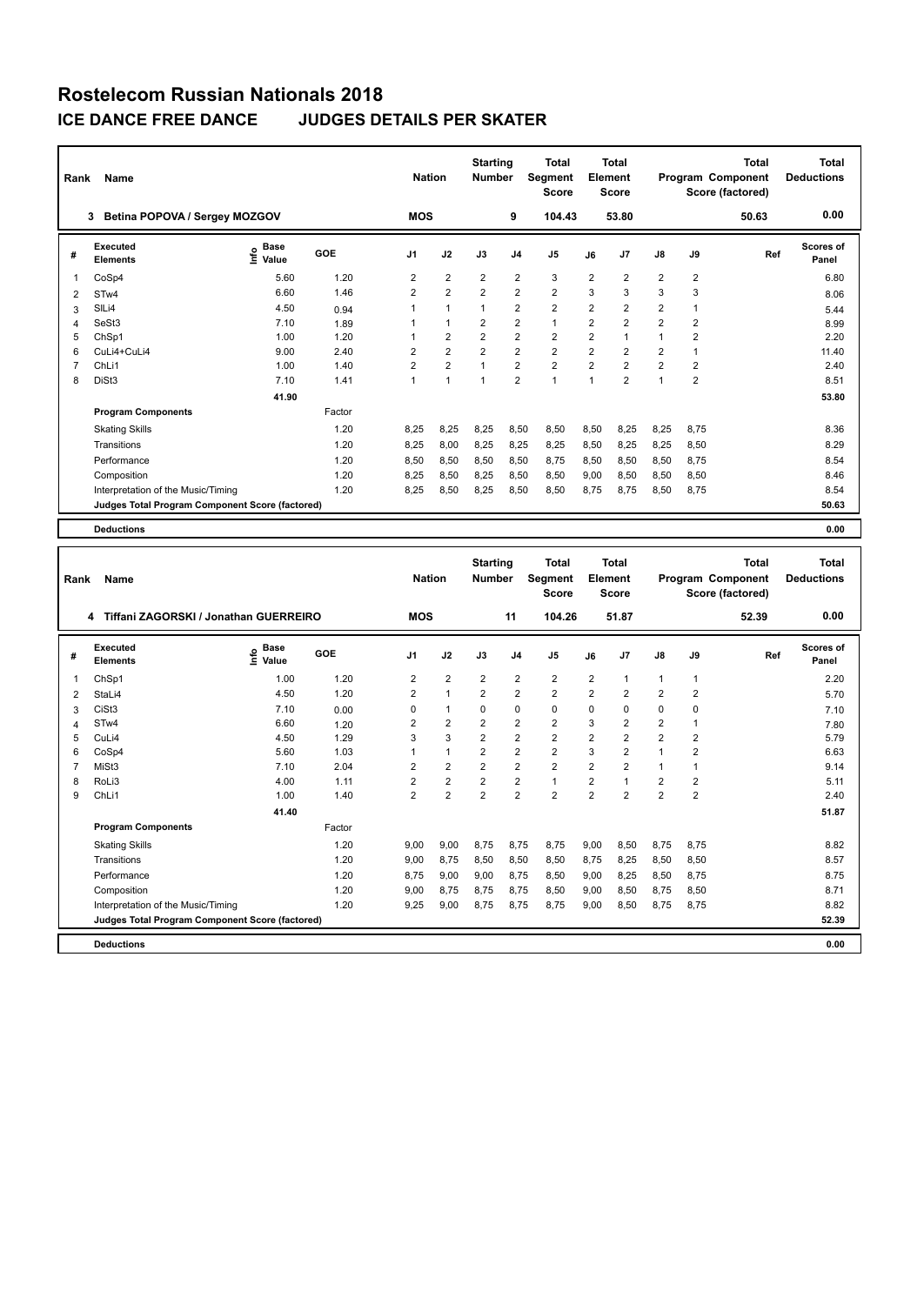| Rank           | Name                                            |                              |        | <b>Nation</b>  |                | <b>Starting</b><br><b>Number</b> |                | <b>Total</b><br><b>Segment</b><br><b>Score</b> |                | Total<br>Element<br>Score |                      |                | <b>Total</b><br>Program Component<br>Score (factored) | <b>Total</b><br><b>Deductions</b> |
|----------------|-------------------------------------------------|------------------------------|--------|----------------|----------------|----------------------------------|----------------|------------------------------------------------|----------------|---------------------------|----------------------|----------------|-------------------------------------------------------|-----------------------------------|
|                | Sofia EVDOKIMOVA / Egor BAZIN<br>5.             |                              |        | <b>SAM</b>     |                |                                  | 8              | 99.28                                          |                | 50.19                     |                      |                | 49.09                                                 | 0.00                              |
| #              | Executed<br><b>Elements</b>                     | <b>Base</b><br>lnfo<br>Value | GOE    | J <sub>1</sub> | J2             | J3                               | J <sub>4</sub> | J <sub>5</sub>                                 | J6             | J7                        | $\mathsf{J}8$        | J9             | Ref                                                   | <b>Scores of</b><br>Panel         |
| $\overline{1}$ | CiSt <sub>3</sub>                               | 7.10                         | 1.89   | $\overline{2}$ | $\mathbf{1}$   | $\overline{2}$                   | $\overline{2}$ | $\overline{2}$                                 | $\mathbf{1}$   | $\overline{2}$            | $\overline{2}$       | $\mathbf{1}$   |                                                       | 8.99                              |
| $\overline{2}$ | CuLi4                                           | 4.50                         | 1.46   | $\overline{2}$ | $\overline{2}$ | 3                                | 3              | $\overline{2}$                                 | 3              | $\overline{2}$            | 3                    | $\overline{2}$ |                                                       | 5.96                              |
| 3              | ST <sub>w</sub> 4                               | 6.60                         | 0.94   | 2              | $\overline{2}$ | $\overline{2}$                   | $\overline{2}$ | $\mathbf{1}$                                   | $\mathbf{1}$   | 1                         | 3                    | 1              |                                                       | 7.54                              |
| $\overline{4}$ | RoLi4                                           | 4.50                         | 1.11   | $\overline{2}$ | $\overline{2}$ | $\overline{2}$                   | $\overline{2}$ | $\overline{2}$                                 | $\overline{2}$ | $\overline{1}$            | $\overline{2}$       | $\overline{1}$ |                                                       | 5.61                              |
| 5              | ChSp1                                           | 1.00                         | 0.70   | 1              | $\mathbf{1}$   | 1                                | $\mathbf{1}$   | $\mathbf{1}$                                   | 1              | 1                         | $\mathbf{1}$         |                |                                                       | 1.70                              |
| 6              | SILi4                                           | 4.50                         | 1.20   | $\overline{2}$ | $\overline{2}$ | $\overline{2}$                   | $\overline{2}$ | $\overline{2}$                                 | $\overline{2}$ | $\overline{2}$            | $\overline{2}$       |                |                                                       | 5.70                              |
| 7              | DiSt3                                           | 7.10                         | 1.26   | 1              | $\Omega$       | $\overline{1}$                   | $\overline{2}$ | $\mathbf{1}$                                   | $\overline{1}$ | $\overline{2}$            | $\blacktriangleleft$ | 1              |                                                       | 8.36                              |
| 8              | CoSp2                                           | 3.60                         | 0.43   |                | $\mathbf 0$    | 1                                | $\mathbf{1}$   | $\mathbf 0$                                    | $\mathbf 0$    | 1                         | $\overline{1}$       | $\mathbf{1}$   |                                                       | 4.03                              |
| 9              | ChLi1                                           | 1.00                         | 1.30   | $\overline{2}$ | $\overline{2}$ | $\overline{2}$                   | $\overline{2}$ | $\overline{2}$                                 | $\Omega$       | $\overline{2}$            | $\overline{1}$       | $\overline{2}$ |                                                       | 2.30                              |
|                |                                                 | 39.90                        |        |                |                |                                  |                |                                                |                |                           |                      |                |                                                       | 50.19                             |
|                | <b>Program Components</b>                       |                              | Factor |                |                |                                  |                |                                                |                |                           |                      |                |                                                       |                                   |
|                | <b>Skating Skills</b>                           |                              | 1.20   | 8,50           | 8,00           | 8,50                             | 8,50           | 8,00                                           | 7,75           | 8,25                      | 8,00                 | 8,00           |                                                       | 8.18                              |
|                | Transitions                                     |                              | 1.20   | 8,25           | 7,50           | 8,25                             | 8,00           | 7,75                                           | 7,75           | 8,00                      | 8,00                 | 7,50           |                                                       | 7.89                              |
|                | Performance                                     |                              | 1.20   | 8.50           | 7.75           | 8,50                             | 8,25           | 8,50                                           | 8,25           | 8.00                      | 8,50                 | 8,00           |                                                       | 8.29                              |
|                | Composition                                     |                              | 1.20   | 8.25           | 8,00           | 8,50                             | 8,50           | 8,00                                           | 8,25           | 8,25                      | 8,50                 | 7,75           |                                                       | 8.25                              |
|                | Interpretation of the Music/Timing              |                              | 1.20   | 8.25           | 8.25           | 8.50                             | 8.50           | 8,25                                           | 8.25           | 8.25                      | 8,25                 | 8.00           |                                                       | 8.29                              |
|                | Judges Total Program Component Score (factored) |                              |        |                |                |                                  |                |                                                |                |                           |                      |                |                                                       | 49.09                             |
|                | <b>Deductions</b>                               |                              |        |                |                |                                  |                |                                                |                |                           |                      |                |                                                       | 0.00                              |
|                |                                                 |                              |        |                |                |                                  |                |                                                |                |                           |                      |                |                                                       |                                   |

| Rank           | Name                                            |                                  |        | <b>Nation</b>  |                | <b>Starting</b><br><b>Number</b> |                | <b>Total</b><br>Segment<br><b>Score</b> |                | <b>Total</b><br>Element<br><b>Score</b> |                |                | <b>Total</b><br>Program Component<br>Score (factored) | <b>Total</b><br><b>Deductions</b> |
|----------------|-------------------------------------------------|----------------------------------|--------|----------------|----------------|----------------------------------|----------------|-----------------------------------------|----------------|-----------------------------------------|----------------|----------------|-------------------------------------------------------|-----------------------------------|
|                | Alla LOBODA / Pavel DROZD<br>6                  |                                  |        | <b>MOS</b>     |                |                                  | 7              | 96.92                                   |                | 49.42                                   |                |                | 47.50                                                 | 0.00                              |
| #              | Executed<br><b>Elements</b>                     | <b>Base</b><br>o Base<br>⊆ Value | GOE    | J <sub>1</sub> | J2             | J3                               | J <sub>4</sub> | J <sub>5</sub>                          | J6             | J7                                      | J8             | J9             | Ref                                                   | <b>Scores of</b><br>Panel         |
| 1              | StaLi4                                          | 4.50                             | 0.94   | 1              | $\mathbf{1}$   | $\overline{1}$                   | $\overline{1}$ | $\overline{2}$                          | $\overline{2}$ | $\overline{2}$                          | $\overline{2}$ | $\overline{2}$ |                                                       | 5.44                              |
| 2              | ST <sub>w</sub> 4                               | 6.60                             | 1.11   | $\overline{2}$ | 2              | $\overline{2}$                   | $\overline{2}$ | $\mathbf{1}$                            | $\overline{2}$ |                                         | $\overline{2}$ | $\overline{2}$ |                                                       | 7.71                              |
| 3              | CiSt3                                           | 7.10                             | 1.10   | 1              | $\overline{1}$ | $\overline{1}$                   | $\overline{1}$ | $\mathbf{1}$                            | $\mathbf{1}$   |                                         | $\overline{2}$ | 1              |                                                       | 8.20                              |
| $\overline{4}$ | DiSt <sub>2</sub>                               | 5.60                             | 1.10   |                | $\overline{1}$ | 0                                | 1              |                                         | $\mathbf{1}$   |                                         | $\overline{2}$ |                |                                                       | 6.70                              |
| 5              | ChSp1                                           | 1.00                             | 0.70   | 1              | $\overline{1}$ | 1                                | $\overline{1}$ | $\mathbf{1}$                            | $\mathbf{1}$   |                                         | $\overline{2}$ |                |                                                       | 1.70                              |
| 6              | CuLi4+RoLi4                                     | 9.00                             | 2.06   | 1              | 1              | 1                                | $\overline{2}$ | $\overline{2}$                          | $\overline{2}$ | 2                                       | $\overline{2}$ | $\overline{2}$ |                                                       | 11.06                             |
| 7              | ChTw1                                           | 1.00                             | 0.90   | $\overline{2}$ | $\overline{2}$ | $\overline{2}$                   | 1              | $\mathbf{1}$                            | $\overline{1}$ |                                         | $\mathbf{1}$   |                |                                                       | 1.90                              |
| 8              | CoSp4                                           | 5.60                             | 1.11   | $\overline{2}$ | $\overline{2}$ | $\overline{1}$                   | $\overline{2}$ | 2                                       | $\mathbf{1}$   | $\overline{2}$                          | $\overline{2}$ | $\overline{2}$ |                                                       | 6.71                              |
|                |                                                 | 40.40                            |        |                |                |                                  |                |                                         |                |                                         |                |                |                                                       | 49.42                             |
|                | <b>Program Components</b>                       |                                  | Factor |                |                |                                  |                |                                         |                |                                         |                |                |                                                       |                                   |
|                | <b>Skating Skills</b>                           |                                  | 1.20   | 8,00           | 8,00           | 7,75                             | 8,00           | 7,75                                    | 7,75           | 7,50                                    | 7,75           | 8,25           |                                                       | 7.86                              |
|                | Transitions                                     |                                  | 1.20   | 7,75           | 7,75           | 7,75                             | 7,75           | 7,50                                    | 7,75           | 7,25                                    | 8,00           | 8,00           |                                                       | 7.75                              |
|                | Performance                                     |                                  | 1.20   | 7,75           | 8,00           | 8,00                             | 7,75           | 8,00                                    | 7,75           | 7,50                                    | 8,25           | 8,25           |                                                       | 7.93                              |
|                | Composition                                     |                                  | 1.20   | 8,00           | 8,25           | 7,75                             | 8,00           | 7,75                                    | 8,25           | 7,75                                    | 8,00           | 8,25           |                                                       | 8.00                              |
|                | Interpretation of the Music/Timing              |                                  | 1.20   | 8,00           | 8,00           | 8,00                             | 7,75           | 8,25                                    | 8,00           | 7,75                                    | 8,25           | 8,25           |                                                       | 8.04                              |
|                | Judges Total Program Component Score (factored) |                                  |        |                |                |                                  |                |                                         |                |                                         |                |                |                                                       | 47.50                             |
|                | <b>Deductions</b>                               |                                  |        |                |                |                                  |                |                                         |                |                                         |                |                |                                                       | 0.00                              |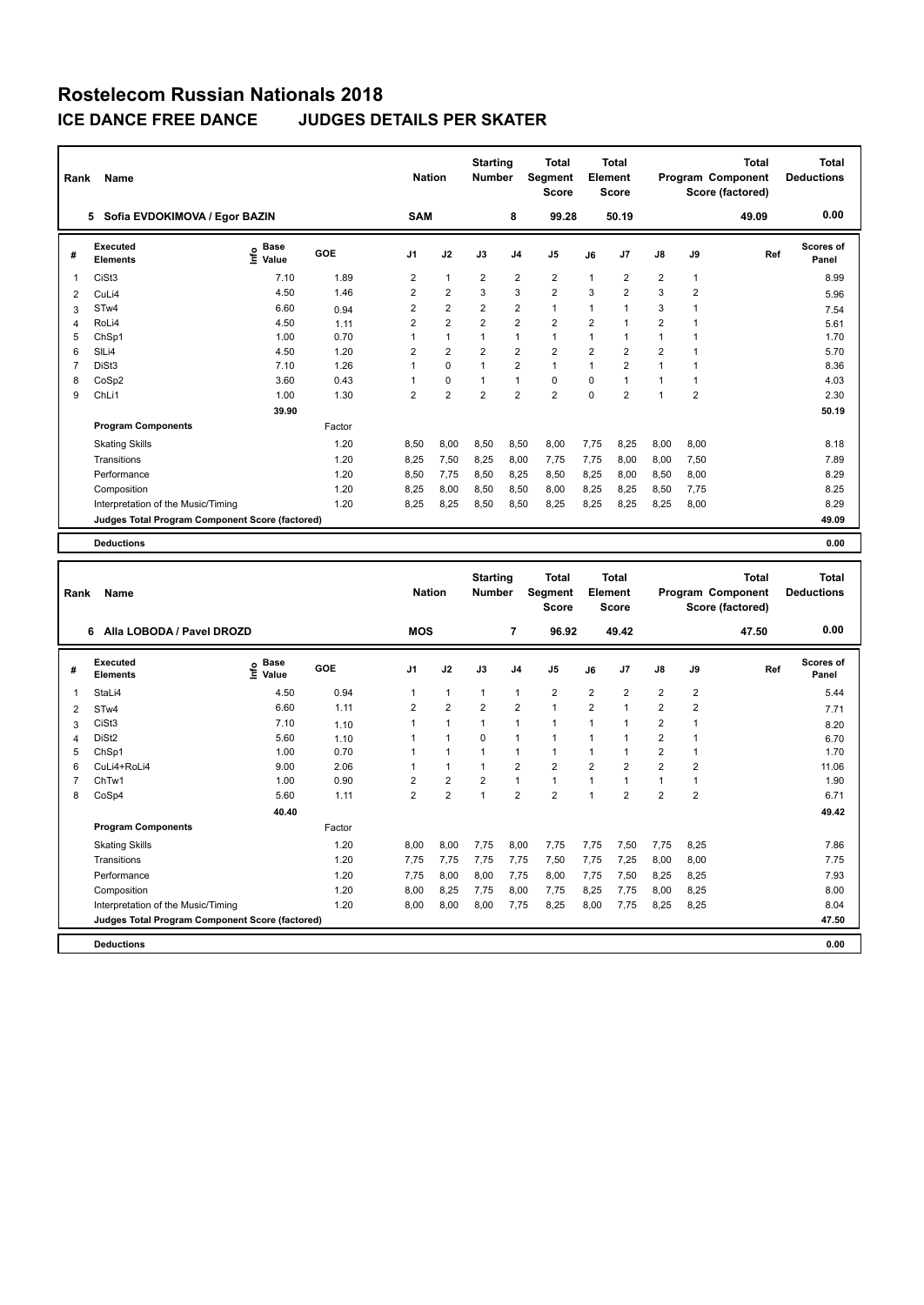| Rank           | Name                                            |                           |         | <b>Nation</b>  |                | <b>Starting</b><br><b>Number</b> |                | <b>Total</b><br><b>Segment</b><br><b>Score</b> |                | Total<br><b>Element</b><br><b>Score</b> |                      |                | <b>Total</b><br><b>Program Component</b><br>Score (factored) | <b>Total</b><br><b>Deductions</b> |
|----------------|-------------------------------------------------|---------------------------|---------|----------------|----------------|----------------------------------|----------------|------------------------------------------------|----------------|-----------------------------------------|----------------------|----------------|--------------------------------------------------------------|-----------------------------------|
|                | 7 Annabelle MOROZOV / Andrei BAGIN              |                           |         | <b>MOS</b>     |                |                                  | 6              | 85.54                                          |                | 40.81                                   |                      |                | 44.73                                                        | 0.00                              |
| #              | Executed<br><b>Elements</b>                     | <b>Base</b><br>۴<br>Value | GOE     | J <sub>1</sub> | J2             | J3                               | J <sub>4</sub> | J <sub>5</sub>                                 | J6             | J7                                      | ${\sf J8}$           | J9             | Ref                                                          | Scores of<br>Panel                |
| 1              | StaLi4                                          | 4.50                      | 1.20    | $\overline{2}$ | $\overline{2}$ | $\overline{2}$                   | $\overline{2}$ | $\overline{2}$                                 | $\overline{2}$ | $\overline{2}$                          | 3                    | $\overline{2}$ |                                                              | 5.70                              |
| 2              | ST <sub>w</sub> 4                               | 6.60                      | $-0.21$ | $\Omega$       | $\mathbf 0$    | $-1$                             | 0              | $\mathbf 0$                                    | $-2$           | $-1$                                    | 0                    | $-1$           |                                                              | 6.39                              |
| 3              | CiSt2                                           | 5.60                      | 0.79    | 1              | $\mathbf{1}$   | $\Omega$                         | $\mathbf{1}$   | $\mathbf{1}$                                   | $\Omega$       | $\Omega$                                | $\mathbf{1}$         | 1              |                                                              | 6.39                              |
| 4              | SILi4                                           | 4.50                      | 0.69    | $\overline{2}$ | $\overline{1}$ | 1                                | $\overline{2}$ | $\overline{1}$                                 | $\mathbf{1}$   |                                         | $\mathbf{1}$         |                |                                                              | 5.19                              |
| 5              | CuLi4                                           | 4.50                      | 0.60    | 1              | $\overline{1}$ | $\overline{1}$                   | $\mathbf{1}$   | $\mathbf{1}$                                   | $\mathbf{1}$   |                                         | $\overline{2}$       |                |                                                              | 5.10                              |
| 6              | CoSp4                                           | 5.60                      | 0.51    | 1              | $\mathbf{1}$   | $\Omega$                         | $\mathbf 0$    | $\mathbf{1}$                                   | $\mathbf{1}$   | 1                                       | $\mathbf{1}$         |                |                                                              | 6.11                              |
| $\overline{7}$ | DiSt1                                           | 4.10                      | 0.43    | 1              | $\overline{1}$ | $\Omega$                         | $\overline{1}$ | $\overline{1}$                                 | $\Omega$       | $\Omega$                                | $\blacktriangleleft$ |                |                                                              | 4.53                              |
| 8              | ChTw                                            | 0.00                      | 0.00    |                |                |                                  |                |                                                |                |                                         |                      |                |                                                              | 0.00                              |
| 9              | ChLi1                                           | 1.00                      | 0.40    | 1              | 0              | $\mathbf 0$                      | 1              | $\overline{1}$                                 | $\mathbf 0$    | $\Omega$                                | $\mathbf{1}$         | 1              |                                                              | 1.40                              |
|                |                                                 | 36.40                     |         |                |                |                                  |                |                                                |                |                                         |                      |                |                                                              | 40.81                             |
|                | <b>Program Components</b>                       |                           | Factor  |                |                |                                  |                |                                                |                |                                         |                      |                |                                                              |                                   |
|                | <b>Skating Skills</b>                           |                           | 1.20    | 7.75           | 7,75           | 7,00                             | 7,50           | 7,50                                           | 7,25           | 7,00                                    | 7,50                 | 7,50           |                                                              | 7.43                              |
|                | Transitions                                     |                           | 1.20    | 7.75           | 7.25           | 7.00                             | 7,50           | 7,00                                           | 7,00           | 6.75                                    | 7,25                 | 7,50           |                                                              | 7.21                              |
|                | Performance                                     |                           | 1.20    | 7,50           | 7,75           | 7,25                             | 7,75           | 7,75                                           | 7,25           | 7,25                                    | 7,75                 | 7,75           |                                                              | 7.57                              |
|                | Composition                                     |                           | 1.20    | 8,00           | 7,50           | 7,50                             | 7,50           | 7,50                                           | 7,50           | 7,25                                    | 7,25                 | 7,75           |                                                              | 7.50                              |
|                | Interpretation of the Music/Timing              |                           | 1.20    | 7.75           | 7,75           | 7,25                             | 7,75           | 7,50                                           | 7,50           | 7,50                                    | 7,50                 | 7,50           |                                                              | 7.57                              |
|                | Judges Total Program Component Score (factored) |                           |         |                |                |                                  |                |                                                |                |                                         |                      |                |                                                              | 44.73                             |
|                | <b>Deductions</b>                               |                           |         |                |                |                                  |                |                                                |                |                                         |                      |                |                                                              | 0.00                              |
|                |                                                 |                           |         |                |                | $\sim$ $\sim$                    |                |                                                |                |                                         |                      |                | - - -                                                        | - - -                             |

| Rank           | Name                                            |                              |        | <b>Nation</b>  |                | <b>Starting</b><br><b>Number</b> |                | Total<br>Segment |                | <b>Total</b><br>Element |                |              | <b>Total</b><br>Program Component | <b>Total</b><br><b>Deductions</b> |
|----------------|-------------------------------------------------|------------------------------|--------|----------------|----------------|----------------------------------|----------------|------------------|----------------|-------------------------|----------------|--------------|-----------------------------------|-----------------------------------|
|                |                                                 |                              |        |                |                |                                  |                | <b>Score</b>     |                | Score                   |                |              | Score (factored)                  |                                   |
|                | Vlada SOLOVIEVA / Yuri VLASENKO<br>8            |                              |        | <b>MOS</b>     |                |                                  | 5              | 84.14            |                | 41.74                   |                |              | 42.40                             | 0.00                              |
| #              | Executed<br><b>Elements</b>                     | <b>Base</b><br>Info<br>Value | GOE    | J <sub>1</sub> | J2             | J3                               | J <sub>4</sub> | J <sub>5</sub>   | J6             | J7                      | $\mathsf{J}8$  | J9           | Ref                               | <b>Scores of</b><br>Panel         |
| 1              | CoSp4                                           | 5.60                         | 0.69   | 1              | $\mathbf{1}$   | $\mathbf{1}$                     | $\overline{1}$ | $\mathbf{1}$     | $\mathbf{1}$   | $\overline{2}$          | $\overline{2}$ | $\mathbf{1}$ |                                   | 6.29                              |
| $\overline{2}$ | STw4                                            | 6.60                         | 0.34   | $\Omega$       | $\overline{1}$ | 1                                | -1             | $\mathbf 0$      | $\Omega$       |                         | $\mathbf{1}$   | $\Omega$     |                                   | 6.94                              |
| 3              | RoLi3                                           | 4.00                         | 0.60   | 1              | 1              | 1                                | 1              | $\mathbf{1}$     | $\mathbf{1}$   |                         | $\mathbf{1}$   | 1            |                                   | 4.60                              |
| 4              | SILi4                                           | 4.50                         | 0.60   | 1              | $\mathbf{1}$   | 1                                | $\overline{1}$ | $\mathbf{1}$     | 0              |                         | $\mathbf{1}$   | 1            |                                   | 5.10                              |
| 5              | SeSt2                                           | 5.60                         | 0.00   | $\Omega$       | $\mathbf 0$    | $\Omega$                         | $\mathbf 0$    | $\mathbf 0$      | $\Omega$       | $\Omega$                | $\mathbf{1}$   | $\Omega$     |                                   | 5.60                              |
| 6              | ChSp1                                           | 1.00                         | 0.20   | $\Omega$       | $\Omega$       | $\Omega$                         | 0              | $\mathbf{1}$     | $\Omega$       | $\Omega$                | $\mathbf{1}$   | $\mathbf{1}$ |                                   | 1.20                              |
| 7              | StaLi4                                          | 4.50                         | 0.51   | $\Omega$       | $\Omega$       | $\overline{1}$                   | $\overline{2}$ | $\overline{1}$   | $\Omega$       | $\Omega$                | 3              | 2            |                                   | 5.01                              |
| 8              | MiSt <sub>2</sub>                               | 5.60                         | 0.00   | 0              | $\Omega$       | $\Omega$                         | $\Omega$       | $\mathbf{1}$     | $\Omega$       | $\Omega$                | $\Omega$       | $\Omega$     |                                   | 5.60                              |
| 9              | ChLi1                                           | 1.00                         | 0.40   | $\Omega$       | 0              | $\overline{1}$                   | $\Omega$       | $\overline{1}$   | $\overline{1}$ | $\Omega$                | $\mathbf{1}$   | 1            |                                   | 1.40                              |
|                |                                                 | 38.40                        |        |                |                |                                  |                |                  |                |                         |                |              |                                   | 41.74                             |
|                | <b>Program Components</b>                       |                              | Factor |                |                |                                  |                |                  |                |                         |                |              |                                   |                                   |
|                | <b>Skating Skills</b>                           |                              | 1.20   | 7.25           | 7,25           | 6.75                             | 7,25           | 7,25             | 6.75           | 6,75                    | 7,25           | 7,25         |                                   | 7.11                              |
|                | Transitions                                     |                              | 1.20   | 7,25           | 6,75           | 6,50                             | 6,75           | 7,00             | 6,50           | 6,50                    | 7,00           | 7,00         |                                   | 6.79                              |
|                | Performance                                     |                              | 1.20   | 7,25           | 7,00           | 7,00                             | 7,25           | 7,50             | 7,00           | 7,00                    | 7,25           | 7,50         |                                   | 7.18                              |
|                | Composition                                     |                              | 1.20   | 7,50           | 7,25           | 7,25                             | 7,25           | 7,50             | 7,00           | 7,00                    | 7,25           | 7,25         |                                   | 7.25                              |
|                | Interpretation of the Music/Timing              |                              | 1.20   | 7,50           | 7,00           | 7,00                             | 7,00           | 7,25             | 6,75           | 6,75                    | 7,00           | 7,00         |                                   | 7.00                              |
|                | Judges Total Program Component Score (factored) |                              |        |                |                |                                  |                |                  |                |                         |                |              |                                   | 42.40                             |
|                | <b>Deductions</b>                               |                              |        |                |                |                                  |                |                  |                |                         |                |              |                                   | 0.00                              |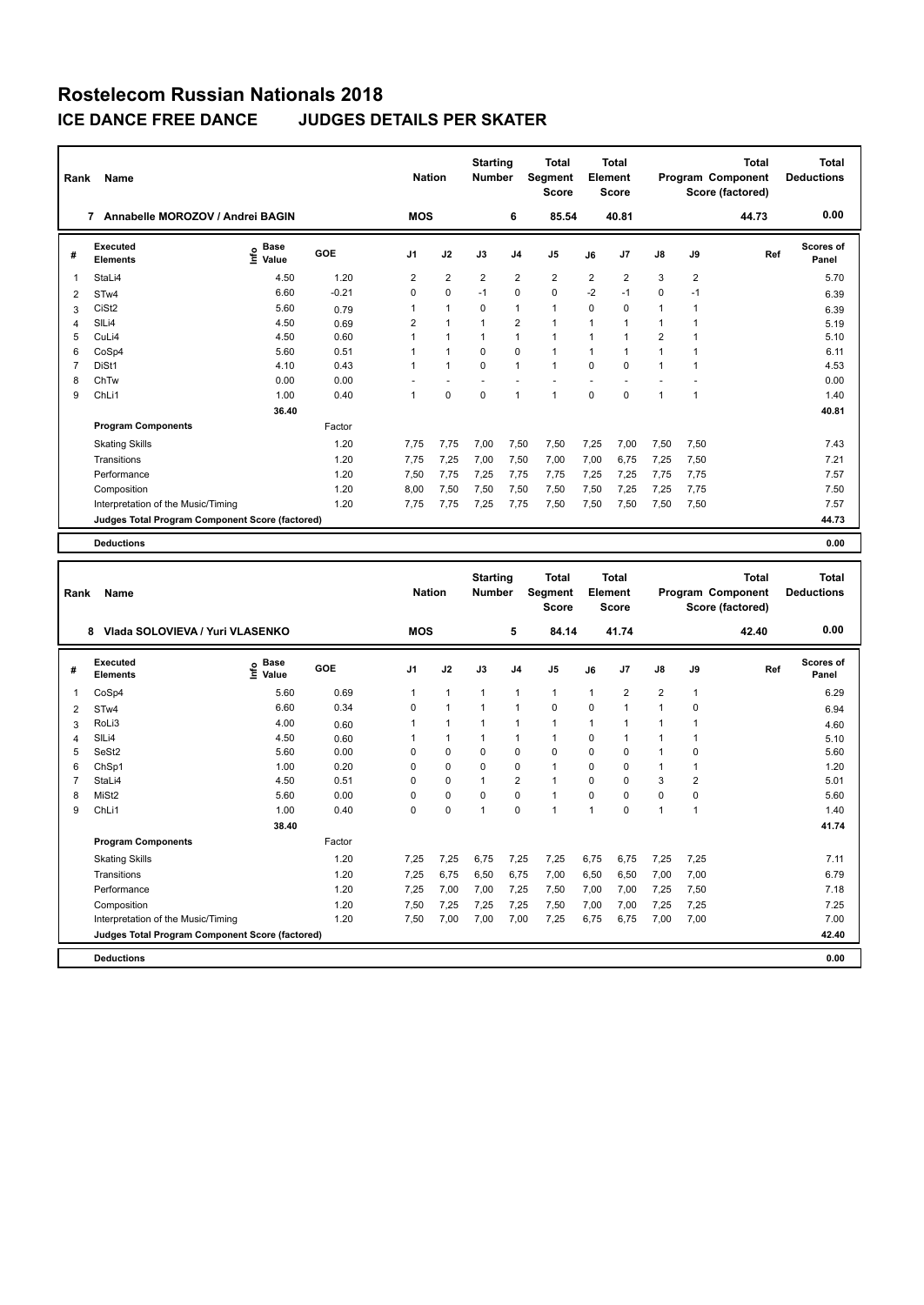| Rank           | Name                                            |                           |         | <b>Nation</b>  |                | <b>Starting</b><br><b>Number</b> |                | <b>Total</b><br>Segment<br><b>Score</b> |                | <b>Total</b><br>Element<br><b>Score</b> |                |                | <b>Total</b><br><b>Program Component</b><br>Score (factored) | <b>Total</b><br><b>Deductions</b> |
|----------------|-------------------------------------------------|---------------------------|---------|----------------|----------------|----------------------------------|----------------|-----------------------------------------|----------------|-----------------------------------------|----------------|----------------|--------------------------------------------------------------|-----------------------------------|
|                | Ludmila SOSNITSKAIA / Pavel GOLOVISHNIKOV<br>9  |                           |         | <b>MOS</b>     |                |                                  | 3              | 78.67                                   |                | 38.89                                   |                |                | 39.78                                                        | 0.00                              |
| #              | <b>Executed</b><br><b>Elements</b>              | <b>Base</b><br>۴<br>Value | GOE     | J <sub>1</sub> | J2             | J3                               | J <sub>4</sub> | J <sub>5</sub>                          | J6             | J7                                      | $\mathsf{J}8$  | J9             | Ref                                                          | <b>Scores of</b><br>Panel         |
| 1              | ST <sub>w</sub> 3                               | 5.60                      | $-0.14$ | $-1$           | $-1$           | $\mathbf 0$                      | $\mathbf 0$    | $-1$                                    | $\mathbf 0$    | 0                                       | $\mathbf 0$    | $\mathbf 0$    |                                                              | 5.46                              |
| 2              | RoLi4                                           | 4.50                      | 0.60    | 1              | $\mathbf{1}$   | 1                                | 1              | $\mathbf{1}$                            | $\mathbf{1}$   | 1                                       | $\overline{2}$ | $\mathbf{1}$   |                                                              | 5.10                              |
| 3              | SeSt1                                           | 4.10                      | 0.00    | $\Omega$       | $\Omega$       | $\Omega$                         | $\Omega$       | $\Omega$                                | $\Omega$       | $\Omega$                                | $\Omega$       | $\Omega$       |                                                              | 4.10                              |
| 4              | CoSp4                                           | 5.60                      | 0.77    | 1              | $\mathbf{1}$   | $\overline{2}$                   | $\overline{2}$ | $\overline{1}$                          | $\mathbf{1}$   | 1                                       | $\overline{2}$ | $\mathbf{1}$   |                                                              | 6.37                              |
| 5              | CuLi4                                           | 4.50                      | 0.17    | $\Omega$       | $\Omega$       | 0                                | $\Omega$       | $\Omega$                                | $\overline{1}$ | $\Omega$                                | $\mathbf{1}$   | $\mathbf{1}$   |                                                              | 4.67                              |
| 6              | DiSt1                                           | 4.10                      | 0.00    | $\Omega$       | 0              | $\Omega$                         | $\Omega$       | $\mathbf 0$                             | $\mathbf 0$    | $\Omega$                                | $\mathbf 0$    | 0              |                                                              | 4.10                              |
| $\overline{7}$ | SILi4                                           | 4.50                      | 0.69    | 1              | $\mathbf{1}$   | 1                                | $\overline{2}$ | $\overline{2}$                          | $\mathbf{1}$   | 1                                       | $\mathbf{1}$   | $\mathbf{1}$   |                                                              | 5.19                              |
| 8              | ChSp1                                           | 1.00                      | 0.70    | 1              | $\mathbf{1}$   | 1                                | $\Omega$       | $\mathbf{1}$                            | $\overline{2}$ | $\overline{1}$                          | $\overline{1}$ | $\mathbf{1}$   |                                                              | 1.70                              |
| 9              | ChLi1                                           | 1.00                      | 1.20    | 1              | $\overline{1}$ | $\overline{2}$                   | $\overline{2}$ | $\overline{2}$                          | $\overline{2}$ | $\overline{1}$                          | $\overline{2}$ | $\overline{2}$ |                                                              | 2.20                              |
|                |                                                 | 34.90                     |         |                |                |                                  |                |                                         |                |                                         |                |                |                                                              | 38.89                             |
|                | <b>Program Components</b>                       |                           | Factor  |                |                |                                  |                |                                         |                |                                         |                |                |                                                              |                                   |
|                | <b>Skating Skills</b>                           |                           | 1.20    | 6.75           | 6,75           | 6,50                             | 6.75           | 6,75                                    | 6,50           | 6,50                                    | 6,50           | 7,00           |                                                              | 6.64                              |
|                | Transitions                                     |                           | 1.20    | 6,50           | 6,50           | 6,25                             | 6,50           | 6,25                                    | 6,50           | 6,00                                    | 6,25           | 6,75           |                                                              | 6.39                              |
|                | Performance                                     |                           | 1.20    | 6.50           | 6,50           | 6,50                             | 6.50           | 7,25                                    | 6,75           | 6,25                                    | 6,75           | 7,25           |                                                              | 6.68                              |
|                | Composition                                     |                           | 1.20    | 6.75           | 6.75           | 6.75                             | 6.75           | 6.75                                    | 7,00           | 6.50                                    | 6.75           | 6.75           |                                                              | 6.75                              |
|                | Interpretation of the Music/Timing              |                           | 1.20    | 6.75           | 6,50           | 6.50                             | 6.50           | 7,00                                    | 7,00           | 6.50                                    | 6,50           | 7,00           |                                                              | 6.68                              |
|                | Judges Total Program Component Score (factored) |                           |         |                |                |                                  |                |                                         |                |                                         |                |                |                                                              | 39.78                             |
|                | <b>Deductions</b>                               |                           |         |                |                |                                  |                |                                         |                |                                         |                |                |                                                              | 0.00                              |
|                |                                                 |                           |         |                |                |                                  |                |                                         |                |                                         |                |                |                                                              |                                   |
|                |                                                 |                           |         |                |                | Starting                         |                | Total                                   |                | Total                                   |                |                | Total                                                        | Total                             |

| Rank | Name                                            |         |                                  |         |                | <b>Nation</b>        | <b>Starting</b><br><b>Number</b> |                | Total<br>Segment<br><b>Score</b> |                | Total<br>Element<br><b>Score</b> |                |      | <b>Total</b><br><b>Program Component</b><br>Score (factored) | <b>Total</b><br><b>Deductions</b> |
|------|-------------------------------------------------|---------|----------------------------------|---------|----------------|----------------------|----------------------------------|----------------|----------------------------------|----------------|----------------------------------|----------------|------|--------------------------------------------------------------|-----------------------------------|
|      | Anastasia SAFRONOVA / Ilia ZIMIN<br>10          |         |                                  |         | <b>SPB</b>     |                      |                                  | 1              | 73.64                            |                | 38.74                            |                |      | 35.90                                                        | 1.00                              |
| #    | <b>Executed</b><br><b>Elements</b>              | $\circ$ | <b>Base</b><br>$\bar{\Xi}$ Value | GOE     | J <sub>1</sub> | J2                   | J3                               | J <sub>4</sub> | J5                               | J6             | J <sub>7</sub>                   | $\mathsf{J}8$  | J9   | Ref                                                          | <b>Scores of</b><br>Panel         |
| -1   | CoSp3                                           |         | 4.60                             | 0.26    | 0              | $\pmb{0}$            | 0                                | 0              | $\mathbf{1}$                     | $\overline{1}$ | $\mathbf{1}$                     | $\overline{1}$ | 0    |                                                              | 4.86                              |
| 2    | CiSt <sub>2</sub>                               |         | 5.60                             | 0.00    | 0              | $\mathbf 0$          | 0                                | 0              | $\mathbf 0$                      | 0              | 0                                | $\mathbf 0$    | 0    |                                                              | 5.60                              |
| 3    | STw4                                            |         | 6.60                             | 0.00    | 0              | 0                    | 0                                | 0              | 0                                | 0              | 1                                | $-1$           | 0    |                                                              | 6.60                              |
| 4    | SILi3+RoLi4                                     | $\geq$  | 8.50                             | 1.20    | 1              | $\overline{1}$       | $\mathbf 1$                      | $\overline{2}$ | $\mathbf{1}$                     | 1              | 1                                | $\overline{1}$ |      |                                                              | 9.70                              |
| 5    | DiSt1                                           |         | 4.10                             | $-0.21$ | $-1$           | $-1$                 | $\mathbf 0$                      | $\mathbf 0$    | $-1$                             | 0              | 0                                | $\mathbf 0$    | -1   |                                                              | 3.89                              |
| 6    | ChSp1                                           |         | 1.00                             | 0.30    | $\Omega$       | $\overline{1}$       | $\mathbf{1}$                     | 1              | 0                                | $\Omega$       | $\Omega$                         | 0              |      |                                                              | 1.30                              |
| 7    | CuLi4                                           |         | 4.50                             | 0.69    | 0              | $\blacktriangleleft$ | $\overline{2}$                   | $\overline{2}$ | $\mathbf{1}$                     | $\overline{1}$ | 1                                | $\overline{1}$ |      |                                                              | 5.19                              |
| 8    | ChLi1                                           |         | 1.00                             | 0.60    | $\mathbf 0$    | $\blacktriangleleft$ | $\mathbf{1}$                     | 1              | $\overline{1}$                   | $\overline{1}$ | $\Omega$                         | $\overline{1}$ | 1    |                                                              | 1.60                              |
|      |                                                 |         | 35.90                            |         |                |                      |                                  |                |                                  |                |                                  |                |      |                                                              | 38.74                             |
|      | <b>Program Components</b>                       |         |                                  | Factor  |                |                      |                                  |                |                                  |                |                                  |                |      |                                                              |                                   |
|      | <b>Skating Skills</b>                           |         |                                  | 1.20    | 6,25           | 6,00                 | 6,00                             | 6,25           | 6,00                             | 6,00           | 6,00                             | 5,75           | 5,75 |                                                              | 6.00                              |
|      | Transitions                                     |         |                                  | 1.20    | 6,00           | 6,25                 | 5,75                             | 6,00           | 6,00                             | 6,00           | 5,50                             | 5,50           | 5,50 |                                                              | 5.82                              |
|      | Performance                                     |         |                                  | 1.20    | 6,00           | 6,00                 | 6,00                             | 6,00           | 6,25                             | 6,25           | 5,75                             | 5,75           | 6,00 |                                                              | 6.00                              |
|      | Composition                                     |         |                                  | 1.20    | 6,25           | 6,50                 | 5,75                             | 6,25           | 6,25                             | 6,50           | 6,00                             | 5,50           | 6,00 |                                                              | 6.14                              |
|      | Interpretation of the Music/Timing              |         |                                  | 1.20    | 6,00           | 6,00                 | 6,00                             | 6,25           | 6,00                             | 6,50           | 5,75                             | 5,50           | 5,75 |                                                              | 5.96                              |
|      | Judges Total Program Component Score (factored) |         |                                  |         |                |                      |                                  |                |                                  |                |                                  |                |      |                                                              | 35.90                             |
|      | <b>Deductions</b>                               |         | Extended lifts:                  | $-1.00$ |                |                      |                                  |                |                                  |                |                                  |                |      |                                                              | $-1.00$                           |
|      | Music requirements violation:                   |         | (1 of 10)                        |         |                |                      |                                  |                |                                  |                |                                  |                |      |                                                              |                                   |
|      | Violation of choreography restrictions:         |         | (2 of 10)                        |         |                |                      |                                  |                |                                  |                |                                  |                |      |                                                              |                                   |

> Extended Dance Lift